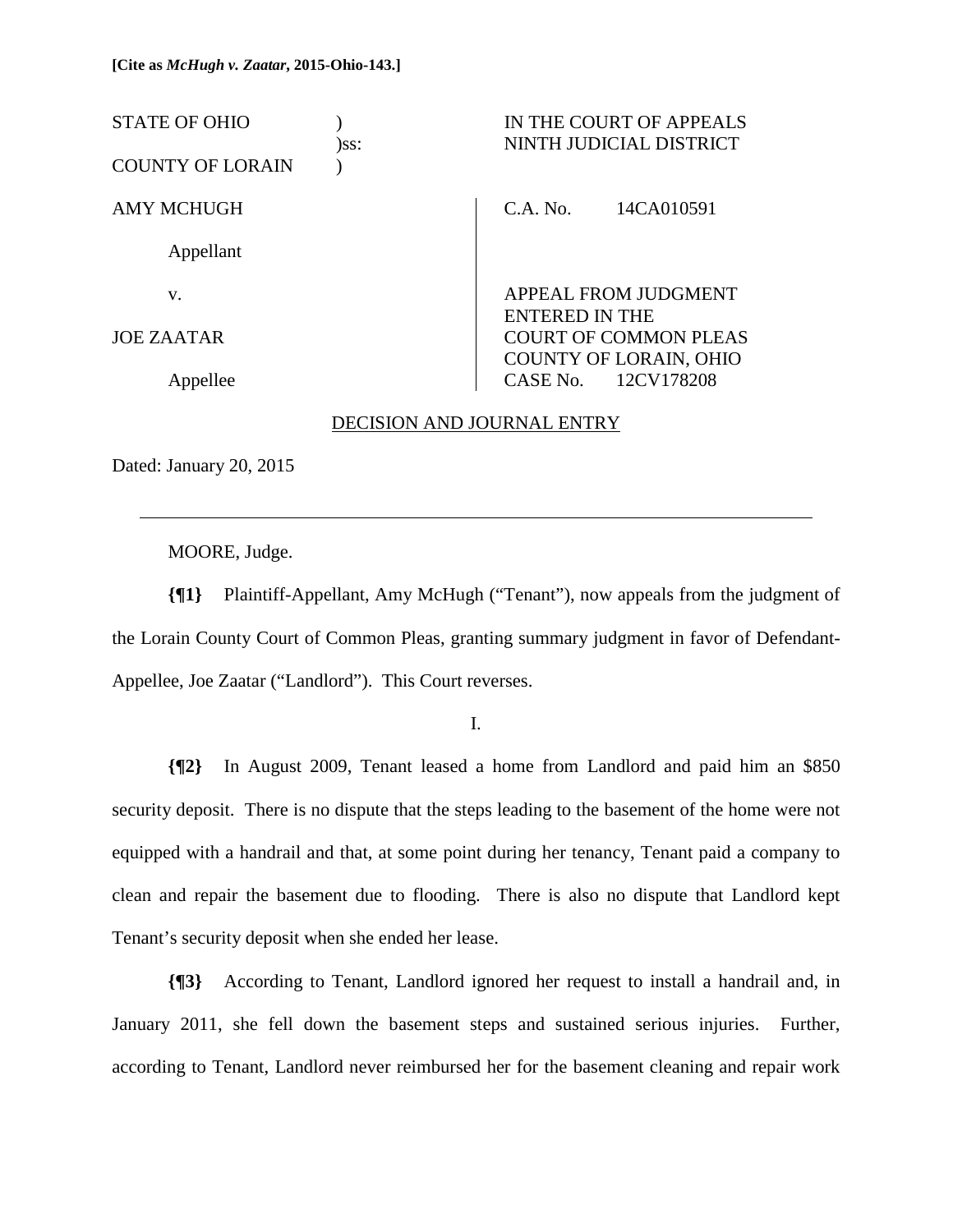she had done with Landlord's approval. Tenant brought suit against Landlord for negligence/negligence per se as a result of her injuries and for oral contract/unjust enrichment as a result of the cleaning and repair work she paid to have done after the basement flooded. Further, she pleaded a statutory cause of action based on Landlord's failure to return her security deposit. Landlord filed an answer and discovery commenced. After discovery concluded, both parties filed motions for summary judgment.

**{¶4}** Landlord moved for summary judgment on all of Tenant's claims. Meanwhile, Tenant filed a motion for partial summary judgment on the duty and breach elements of her tort claim. She argued that, by failing to install a statutorily-mandated handrail on her basement steps, Landlord had committed negligence per se. Both parties filed briefs in opposition to summary judgment, and Landlord filed a reply to Tenant's brief in opposition. Subsequently, the court granted Landlord's motion for summary judgment on each of Tenant's counts and denied Tenant's partial motion for summary judgment.

**{¶5}** Tenant now appeals from the trial court's judgment and raises five assignments of error for our review. For ease of analysis, we rearrange and consolidate several of the assignments of error.

II.

#### **ASSIGNMENT OF ERROR I**

THE TRIAL COURT ERRED WHEN IT GRANTED LANDLORD'S MOTION FOR SUMMARY JUDGMENT BECAUSE HIS MOTION WAS NOT SUPPORTED BY EVIDENTIARY MATERIAL AS REQUIRED BY OHIO CIV.R. 56(C).

**{¶6}** In her first assignment of error, Tenant argues that the court erred by granting Landlord's motion for summary judgment because Landlord did not support his motion with any Civ.R. 56(C) evidence. We agree.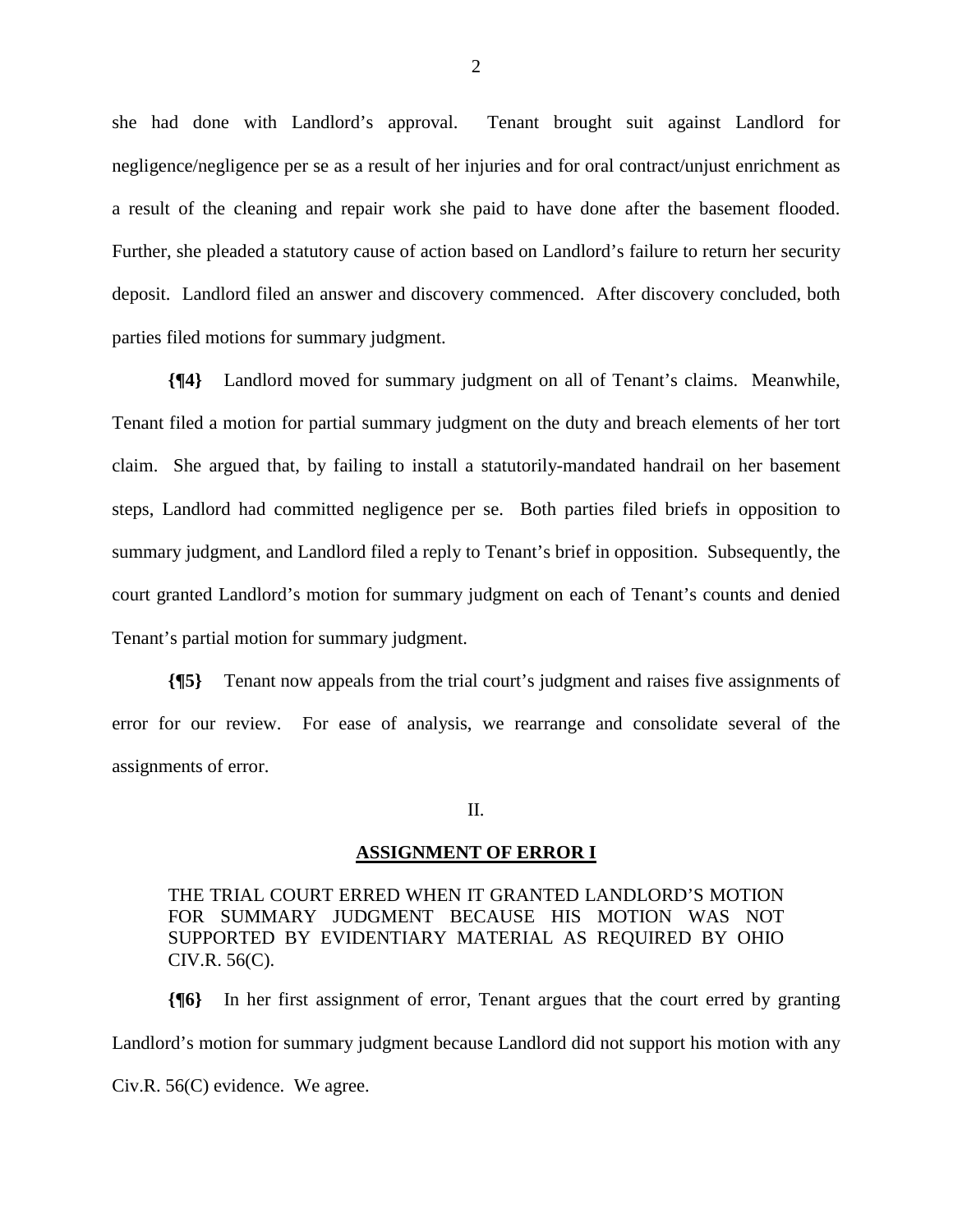**{¶7}** Pursuant to Civ.R. 56(C), summary judgment is proper only if:

(1) No genuine issue as to any material fact remains to be litigated; (2) the moving party is entitled to judgment as a matter of law; and (3) it appears from the evidence that reasonable minds can come to but one conclusion, and viewing such evidence most strongly in favor of the party against whom the motion for summary judgment is made, that conclusion is adverse to that party.

*Temple v. Wean United, Inc.*, 50 Ohio St.2d 317, 327 (1977). The summary judgment movant bears the initial burden of informing the trial court of the basis for the motion and pointing to parts of the record that show the absence of a genuine issue of material fact. *Dresher v. Burt*, 75 Ohio St.3d 280, 292-93 (1996). "If the moving party fails to satisfy its initial burden, the motion for summary judgment must be denied." *Id.* at 293. Only if the moving party fulfills his or her initial burden does the burden shift to the nonmoving party to prove that a genuine issue of material fact exists. *Id.* 

**{¶8}** "Civ.R. 56(C) limits the types of evidentiary materials that a party may present when seeking or defending against summary judgment." *Committe v. Rudolchick*, 9th Dist. Lorain No. 12CA01086, 2013-Ohio-2373, ¶ 11. The rule provides that

[s]ummary judgment shall be rendered forthwith if the pleadings, depositions, answers to interrogatories, written admissions, affidavits, transcripts of evidence, and written stipulations of fact, if any, *timely filed in the action*, show that there is no genuine issue as to any material fact and that the moving party is entitled to judgment as a matter of law.

(Emphasis added.) Civ.R. 56(C). "[I]f the opposing party fails to object to improperly introduced evidentiary materials, the trial court may, in its sound discretion, consider those materials in ruling on the summary judgment motion." *Wolford v. Sanchez*, 9th Dist. Lorain No. 05CA008674, 2005-Ohio-6992, ¶ 20, quoting *Christe v. GMS Mgt. Co., Inc.*, 124 Ohio App.3d 84, 90 (9th Dist.1997). "If, however, the opposing party objects to the materials on the basis that they have not been properly introduced under Civ.R. 56(C), the trial court may not rely upon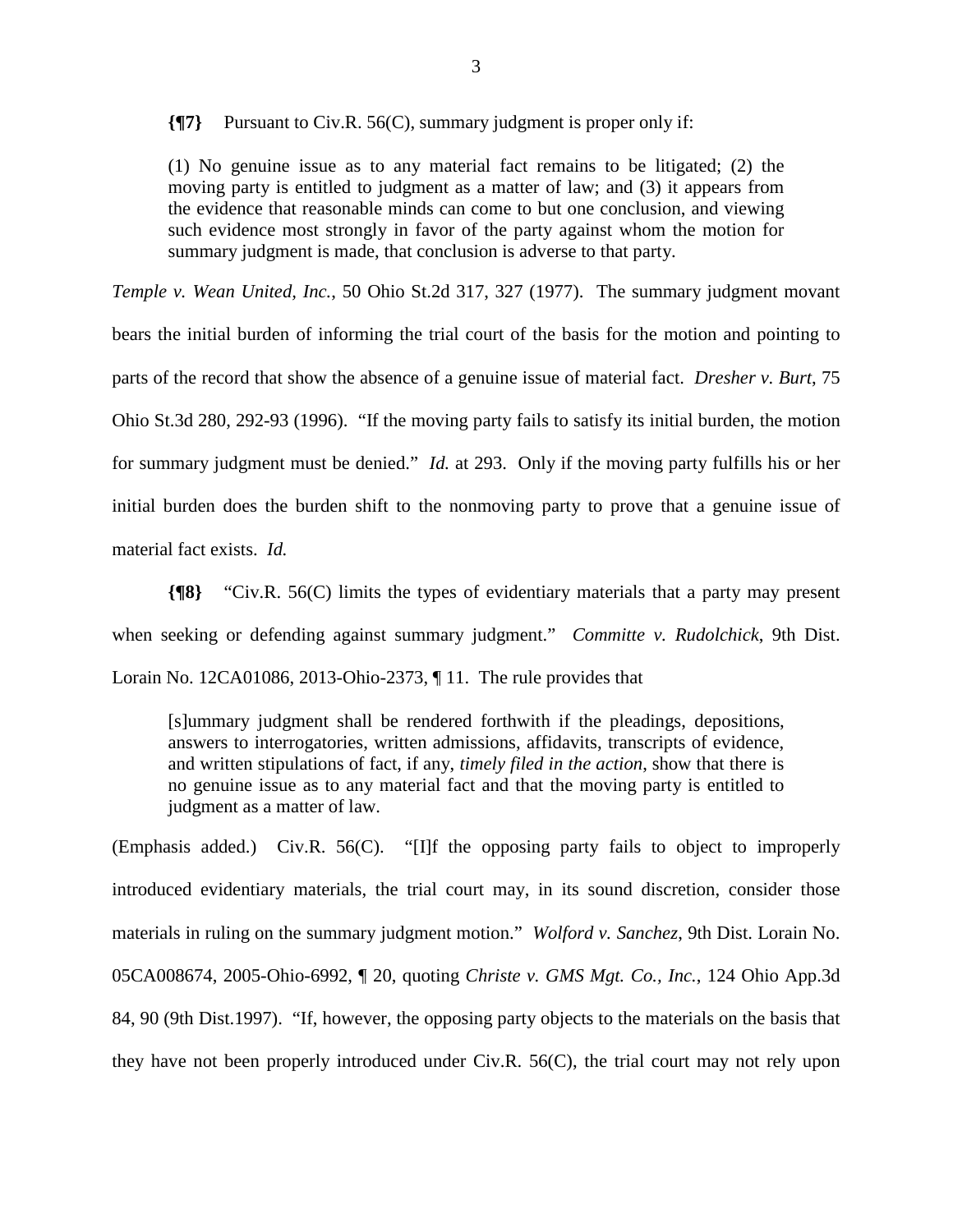them in ruling on the motion for summary judgment." *Committe* at ¶ 11. *Accord King v. Rubber City Arches, L.L.C.*, 9th Dist. Summit No. 25498, 2011-Ohio-2240, ¶ 19.

**{¶9}** "[A] deposition transcript must be authenticated before it can be considered as legally acceptable evidence for summary judgment purposes." *Id.* Moreover, "[e]very deposition intended to be presented as evidence must be filed at least one day before the day of trial or hearing \* \* \*." Civ.R. 32(A). "[T]he rule clearly makes filing of the depositions mandatory." *Nickey v. Brown*, 7 Ohio App.3d 32, 35 (9th Dist.1982).

**{¶10}** In support of his motion for summary judgment, Landlord relied upon two exhibits. The first exhibit was a copy of Tenant's lease agreement. The second was a copy of Tenant's deposition. Unlike the other depositions in the matter, Tenant's deposition was never separately filed in the action. Instead, Landlord only attached a copy of it to his motion.

**{¶11}** In her brief in opposition to summary judgment, Tenant argued that Landlord's motion should fail as a matter of law because he did not support it with any Civ.R. 56(C) evidence. She argued that her deposition was not properly before the court because it had never been separately filed in the matter. She also argued that Landlord had failed to support his evidence with an affidavit. Consequently, it was Tenant's position that Landlord had failed to meet his initial *Dresher* burden. *See Dresher*, 75 Ohio St.3d at 292-93.

**{¶12}** Landlord filed a reply to Tenant's brief in opposition, but did not cause her deposition to be separately filed with the court. Instead, he argued that the transcript "has not been filed because [Tenant] did not waive signature and thus she must sign the transcript before it can be filed." He noted that he attached a copy of the deposition to his summary judgment motion "for the Court's convenience" and that Tenant's deposition "will be filed with the Court as soon as [she] signs it." The deposition, however, was never filed with the court.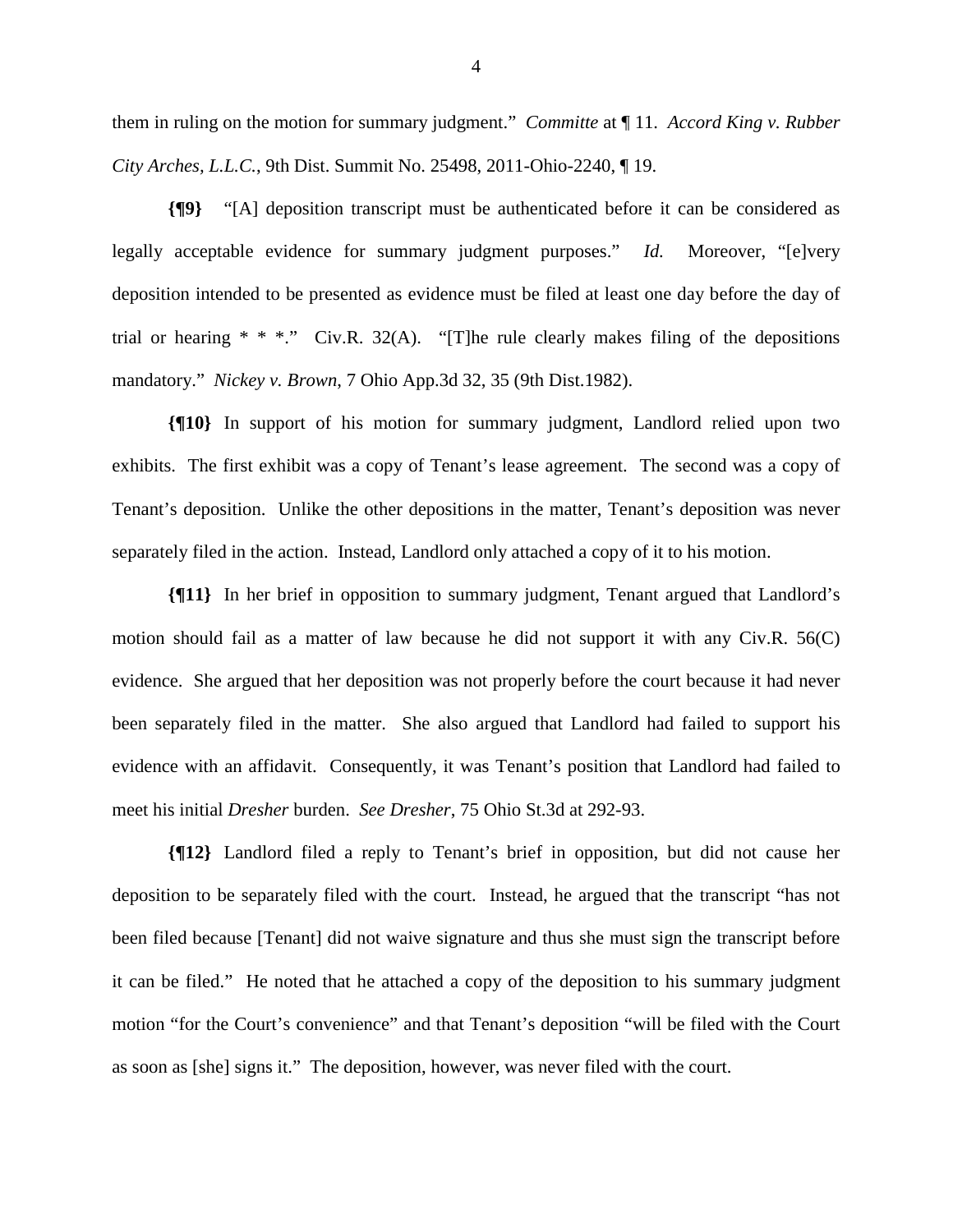**{¶13}** The trial court did not address Tenant's argument that Landlord had failed to present it with any Civ.R. 56(C) evidence. In granting Landlord's motion, however, the court specifically noted that it had considered Tenant's deposition. Tenant argues that the court erred by doing so because the deposition did not comply with Civ.R. 56(C). She maintains that the court should have denied Landlord's motion as a matter of law because he failed to support it with any Civ.R. 56(C) evidence. We agree.

**{¶14}** Contrary to Landlord's argument on appeal, he was not prevented from filing Tenant's deposition in the court below. Civ.R. 30(C) affords a deponent thirty days within which to review and sign his or her deposition. The rule provides that

[i]f the deposition is not signed by the witness during the period prescribed in this division, the officer [before whom the deposition was taken] shall sign it and state on the record the fact of the waiver or of the illness or absence of the witness or the fact of the refusal to sign together with the reason, if any, given therefor; and the deposition may then be used as fully as though signed, unless on a motion to suppress the court holds that the reasons given for the refusal to sign require rejection of the deposition in whole or in part.

Civ.R. 30(E). Landlord, therefore, had the ability to secure the filing of the deposition in the absence of Tenant's signature. He failed to do so, so Tenant's deposition was not proper Civ.R. 56(C) evidence. *See* Civ.R. 32(A); Civ.R. 56(C). *See also Rogers v. Benefit Services Agency of Ohio, Inc.*, 9th Dist. Summit No. 17374, 1996 WL 122088, \*1 (Mar. 20, 1996). Because Tenant specifically objected to the introduction of the deposition on the basis that it was improper Civ.R. 56(C) evidence, the court could not consider it in ruling on Landlord's motion for summary judgment. *See Committe*, 2013-Ohio-2373, at ¶ 11; *King*, 2011-Ohio-2240, at ¶ 19. *See also Nickey*, 7 Ohio App.3d at 36, citing Civ.R. 32(D)(4) (objection to filing of deposition construed as motion to suppress deposition under Civ.R. 32(D)(4)).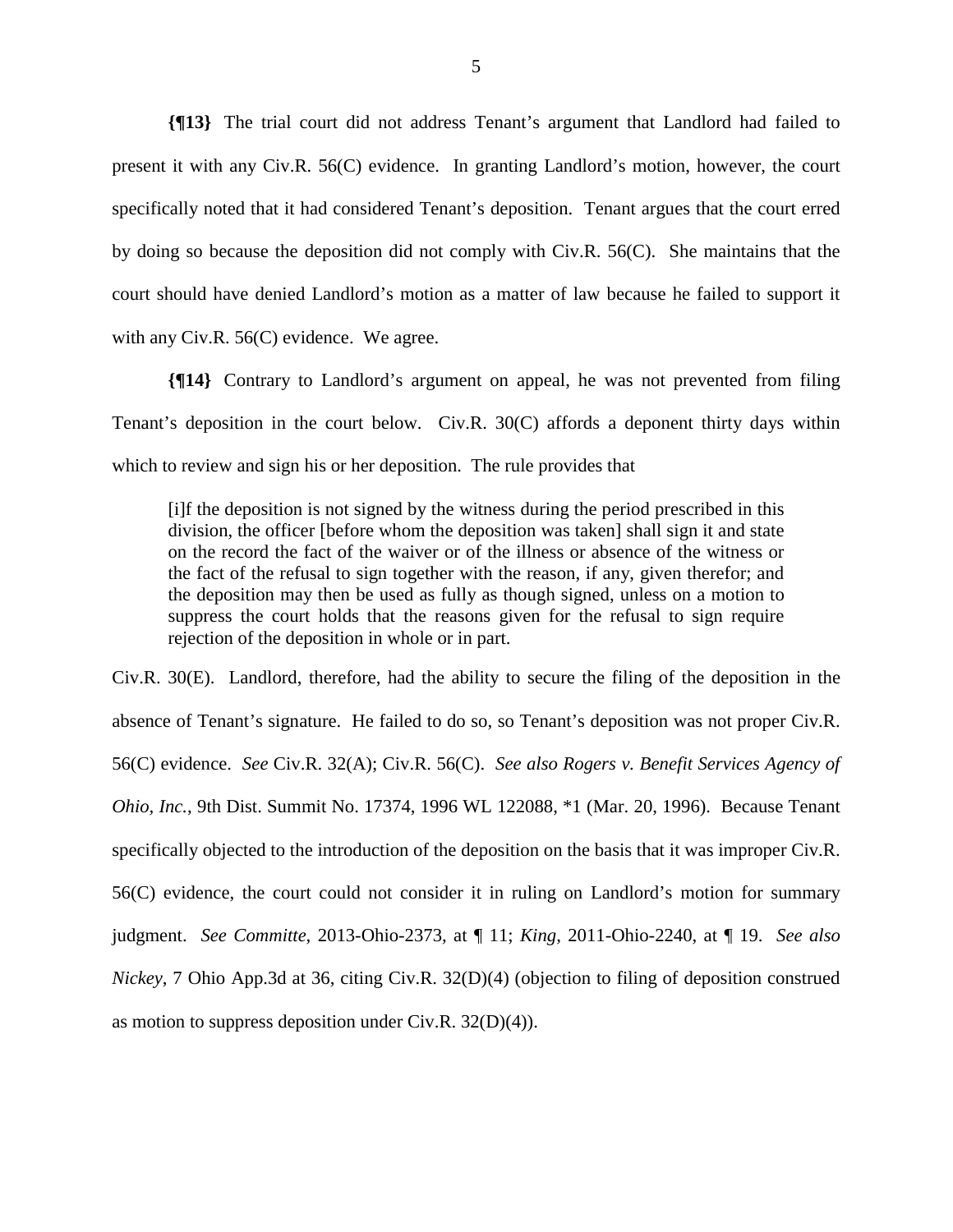**{¶15}** Absent Tenant's deposition, the only item Landlord attached to his summary judgment motion was Tenant's lease agreement. Yet, the lease agreement was not the type of evidence listed in Civ.R. 56(C), and Landlord failed to incorporate it by way of a properly framed affidavit. *See* Civ.R. 56(C) (limiting summary judgment evidence to "pleadings, depositions, answers to interrogatories, written admissions, affidavits, transcripts of evidence, and written stipulations of fact"); *Skidmore & Assoc. Co. L.P.A. v. Southerland*, 89 Ohio App.3d 177, 179 (9th Dist.1993) ("The proper procedure for introducing evidentiary matter not specifically authorized by Civ.R. 56(C) is to incorporate it by reference in a properly framed affidavit pursuant to Civ.R. 56(E)."). Tenant also specifically argued in her brief in opposition that Landlord's evidence did not comply with Civ.R. 56(C), in part, because it was not supported by an affidavit. Thus, the trial court also could not consider the lease agreement in ruling on Landlord's motion for summary judgment. *See Committe* at ¶ 11; *King* at ¶ 19.

**{¶16}** As previously set forth, a summary judgment movant bears the initial burden of informing the trial court of the basis for the motion and pointing to parts of the record that show the absence of a genuine issue of material fact. *Dresher*, 75 Ohio St.3d at 292-93. "If the moving party fails to satisfy its initial burden, the motion for summary judgment must be denied." *Id.* at 293. Here, Landlord failed to meet his initial burden under *Dresher*. He only supported his motion with evidence that the court could not consider. Thus, he did not point to any evidence to demonstrate the absence of a genuine issue of material fact. Because Landlord failed to satisfy his initial *Dresher* burden, the burden never shifted to Tenant, and the trial court erred by granting Landlord's motion for summary judgment. Thus, Tenant's first assignment of error is sustained.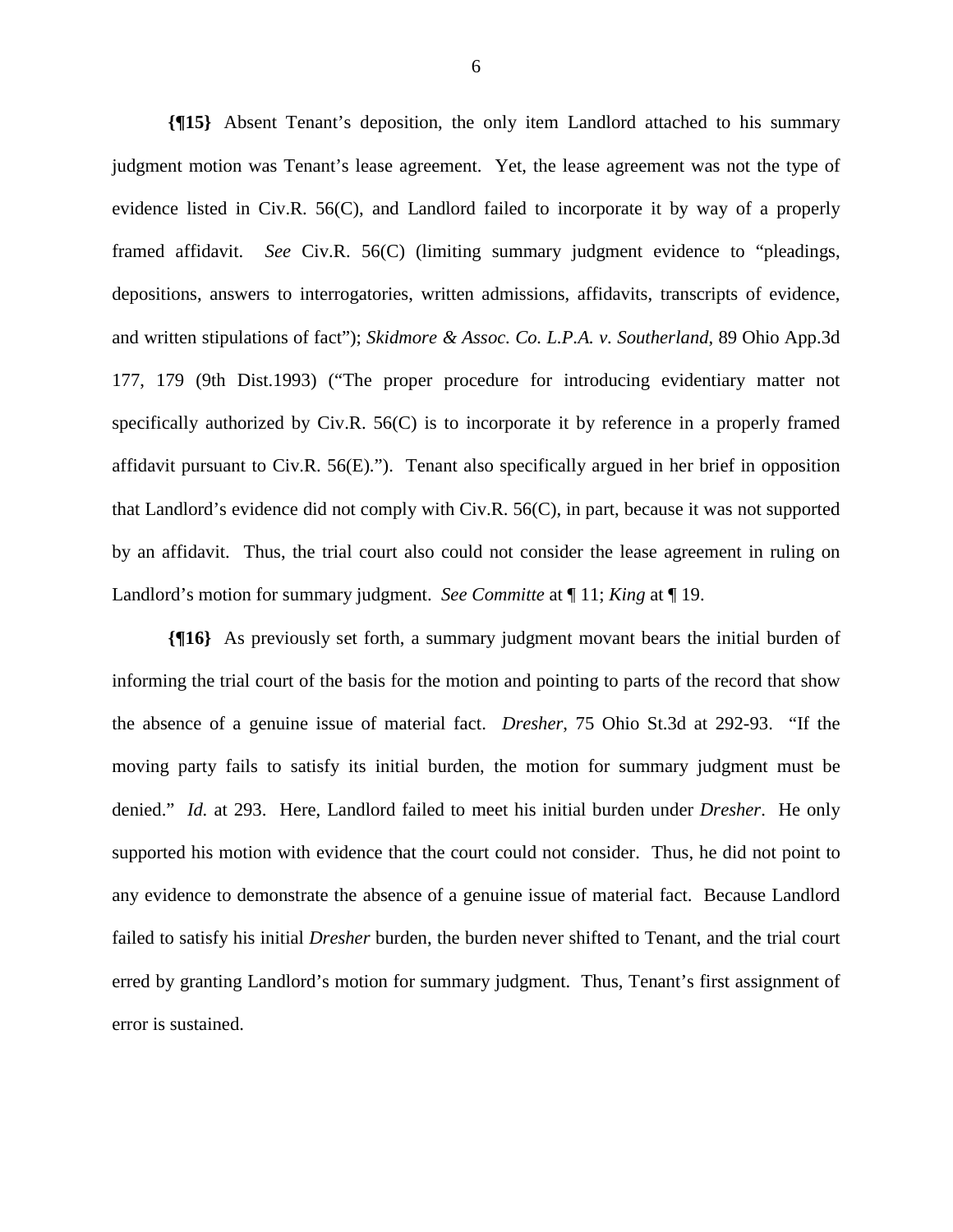### **ASSIGNMENT OF ERROR II**

THE TRIAL COURT ERR (sic) WHEN IT GRANTED LANDLORD'S MOTION FOR SUMMARY JUDGMENT BY CONCLUDING THAT HIS NEGLIGENCE IN FAILING TO INSTALL A HANDRAIL AS REQUIRED \* \* \* BY ELYRIA CODIFIED ORD. § 1305.01 WAS EXCUSED BECAUSE THE MISSING HANDRAIL CONSTITUTED AN OPEN AND OBVIOUS DEFECT.

## **ASSIGNMENT OF ERROR IV**

THE TRIAL COURT ERRED WHEN IT GRANTED LANDLORD'S MOTION FOR SUMMARY JUDGMENT BY CONCLUDING THAT TENANT FAILED TO PROVE THE MISSING HANDRAIL PROXIMATELY CAUSED HER INJURY.

## **ASSIGNMENT OF ERROR V**

THE TRIAL COURT ERRED WHEN IT GRANTED LANDLORD'S MOTION FOR SUMMARY JUDGMENT FINDING THAT NO LEGITAMATE (sic) QUESTION OF FACT EXISTED ON THE CLAIMS FOR FAILURE TO RETURN HER SECURITY DEPOSIT AND UNJUST ENRICHMENT.

**{¶17}** In her second, fourth, and fifth assignments of error, Tenant offers several

additional arguments as to why the court erred by granting Landlord's motion for summary

judgment. Based on our resolution of Tenant's first assignment of error, her second, fourth, and

fifth assignments of error are moot, and we decline to address them. *See* App.R. 12(A)(1)(c).

# **ASSIGNMENT OF ERROR III**

THE TRIAL COURT ERRED WHEN IT DENIED TENANT'S MOTION FOR SUMMARY JUDGMENT BY CONCLUDING THAT LANDLORD'S NEGLIGENCE IN FAILING TO INSTALL A HANDRAIL AS REQUIRED BY ELYRIA CODIFIED ORD. § 1305.01 WAS EXCUSED BECAUSE THE MISSING HANDRAIL CONSTITUTED AN OPEN AND OBVIOUS DEFECT.

**{¶18}** In her third assignment of error, Tenant argues that the court erred when it denied

her partial motion for summary judgment. She argues that she was entitled to summary judgment on the duty and breach elements of her tort claim because Landlord committed negligence per se. Because the trial court failed to address Tenant's claim of negligence per se,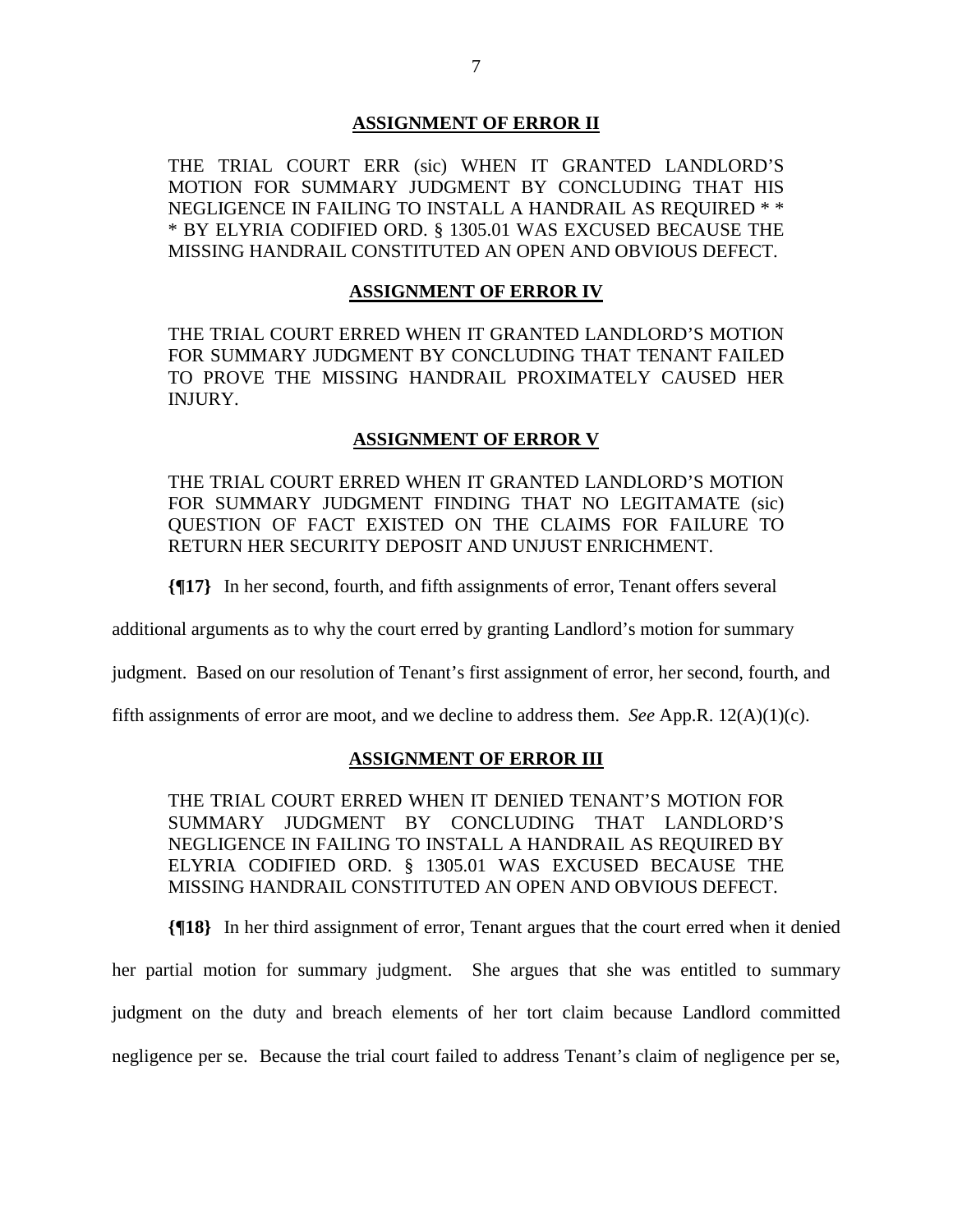however, we must reverse and remand the matter for the court to consider her claim in the first instance.

**{¶19}** We incorporate the standard of review set forth in Tenant's first assignment of error. Thus, we examine the record to determine whether she demonstrated that there were no genuine issues of material fact for trial, that she was entitled to judgment as a matter of law, and that it appeared from the evidence that reasonable minds could only come to a conclusion in her favor. *Temple*, 50 Ohio St.3d at 327.

**{¶20}** "In order to succeed under an action for negligence, a plaintiff must show the existence of a duty, a breach of that duty, and that the breach of that duty was the proximate cause of the plaintiff's injuries." *Galo v. Carron Asphalt Paving, Inc.*, 9th Dist. Lorain No. 08CA009374, 2008-Ohio-5001, ¶ 8, citing *Chambers v. St. Mary's School*, 82 Ohio St.3d 563, 565 (1998). "The concept of negligence per se allows the plaintiff to prove the first two prongs of the negligence test, duty and breach of duty, by merely showing that the defendant committed or omitted a specific act prohibited or required by statute \* \* \*." *Lang v. Holly Hill Motel, Inc.*, 122 Ohio St.3d 120, 2009-Ohio-2495, ¶ 15. Negligence per se also functions as an exception to the open and obvious doctrine because the doctrine "does not override statutory duties." *Id.* at ¶ 14.

**{¶21}** With regard to the application of negligence per se, the Ohio Supreme Court has drawn a distinction between statutory violations and administrative rule violations. Administrative rule violations are admissible as evidence of negligence, but "do not create a per se finding of duty and breach of duty \* \* \*." *Id.* at ¶ 21. That is because administrative rules do not flow directly from the General Assembly and, as such, do not create duties that reflect public policy. *Id.* at  $\P$  18. They are "subordinate rules" that merely "expound upon public policy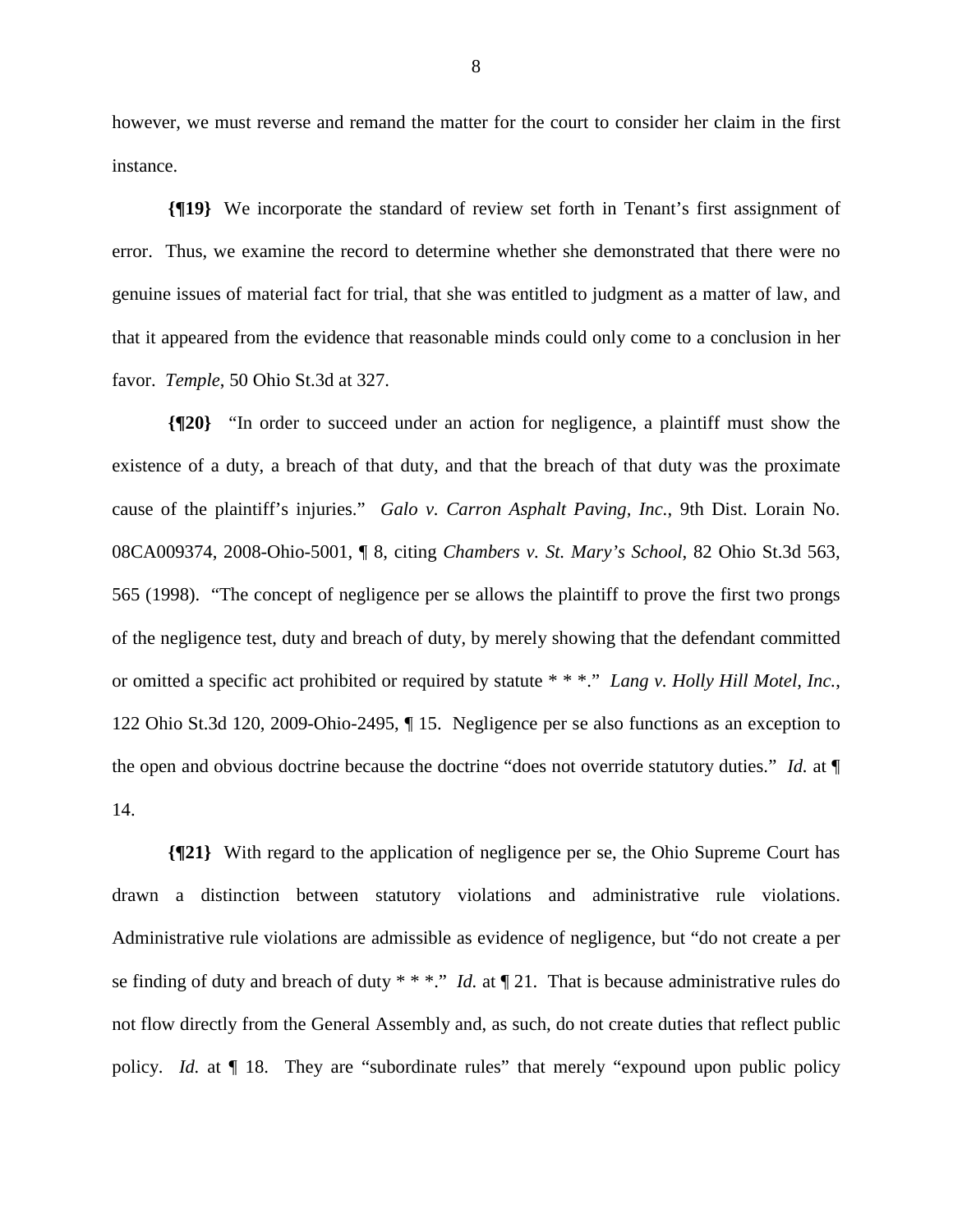already established by the General Assembly in the Revised Code." (Internal quotations and citations omitted.) *Chambers*, 82 Ohio St.3d at 567. Statutes, on the other hand, undergo a rigorous legislative process and speak directly to public policy, as established by the General Assembly. *Id.* at 566-567. "Where a legislative enactment imposes a specific duty for the safety of others, failure to perform that duty is negligence per se." *Id.* at 565.

**{¶22}** "R.C. 5321.04(A) sets out various duties of a landlord." *Harris-Coker v. Abraham*, 9th Dist. Summit No. 26053, 2012-Ohio-4135, ¶ 7. The statute requires a landlord who is a party to a rental agreement to:

(1) Comply with the requirements of all applicable building, housing, health, and safety codes that materially affect health and safety;

(2) Make all repairs and do whatever is reasonably necessary to put and keep the premises in a fit and habitable condition \* \* \*.

R.C. 5321.04(A). "A landlord's violation of the duties imposed by R.C. 5321.04(A)(1) or 5321.04(A)(2) constitutes negligence per se \* \* \*." *Sikora v. Wenzel*, 88 Ohio St.3d 493 (2000), syllabus.

**{¶23}** Tenant sought summary judgment on the duty and breach elements of her tort claim, arguing that Landlord had committed negligence per se by failing to install a handrail on the steps leading to her basement. In her complaint, Tenant alleged that her rental property was "unsafe and failed to comply with applicable building codes including \* \* \* no safety hand railing on the basement stairs." She further alleged that Landlord owed her "a duty to maintain the premises in a safe manner and to safeguard her from known dangers and to comply with applicable building codes." Accordingly, while Tenant did not specifically cite R.C. 5321.04 in her complaint, she set forth allegations relevant to R.C. 5321.04(A)(1) and (A)(2). *See Harris-Coker* at ¶ 7.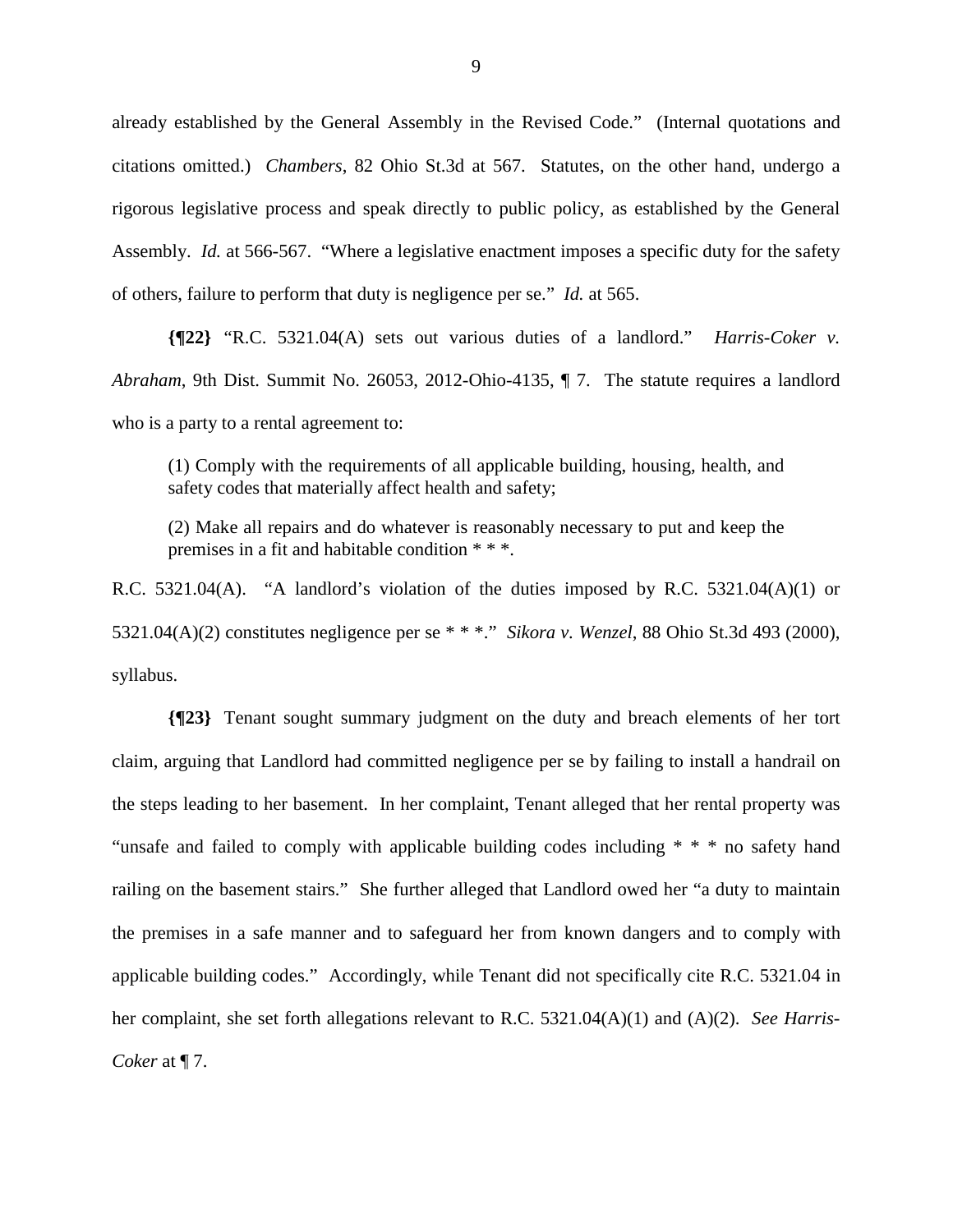**{¶24}** In her motion for summary judgment, Tenant specified that Landlord committed negligence per se when he violated R.C. 5321.04(A)(1) and (A)(2). She also cited the sections of the Elyria Codified Ordinance and Property Maintenance Code that Landlord had allegedly violated by failing to install a handrail on her basement stairway. Further, she attached to her motion an affidavit from Phil Lahetta, the City of Elyria's Chief Building Official. In his affidavit, Mr. Lahetta averred:

3. A home located at 852 Fairwood Drive, Elyria, Ohio and rented as a dwelling on [the date of Tenant's alleged injury] was governed by the 2003 International Property Maintenance Code which was adopted by the City of Elyria on March 7, 2005 by Elyria Cod. Ord. § 1305.01;

4. Section 306 of the Property Maintenance Code required a hand rail on all interior and exterior stairways that have four or more risers on [the date of Tenant's alleged injury];

5. There are no exceptions and the failure to install a handrail on a[]basement stairway consisting of four risers is a violation subject to fines and penalties.

Thus, Tenant set forth evidence in support of her negligence per se claim.

 $\overline{a}$ 

**{¶25}** In response to Tenant's motion for summary judgment, Landlord relied upon *Lang v. Holly Hill Motel, Inc.* and argued that building code violations do not amount to negligence per se. *See Lang*, 122 Ohio St.3d 120, 2009-Ohio-2495, at ¶ 20-21. Unlike the plaintiff in *Lang*, however, Tenant did not rely strictly upon a building code violation to establish negligence per se. She argued that Landlord's actions violated section 5321.04 of the Revised Code.<sup>1</sup> The Ohio Supreme Court has recognized that a violation of either R.C. 5321.04(A)(1) or (A)(2) constitutes negligence per se. *Sikora*, 88 Ohio St.3d 493 at syllabus. Accordingly, *Lang* is distinguishable from the case at hand.

<sup>&</sup>lt;sup>1</sup> We note that the plaintiff in *Lang* could not avail herself of R.C. 5321.04 because she and the defendant did not have a landlord-tenant relationship.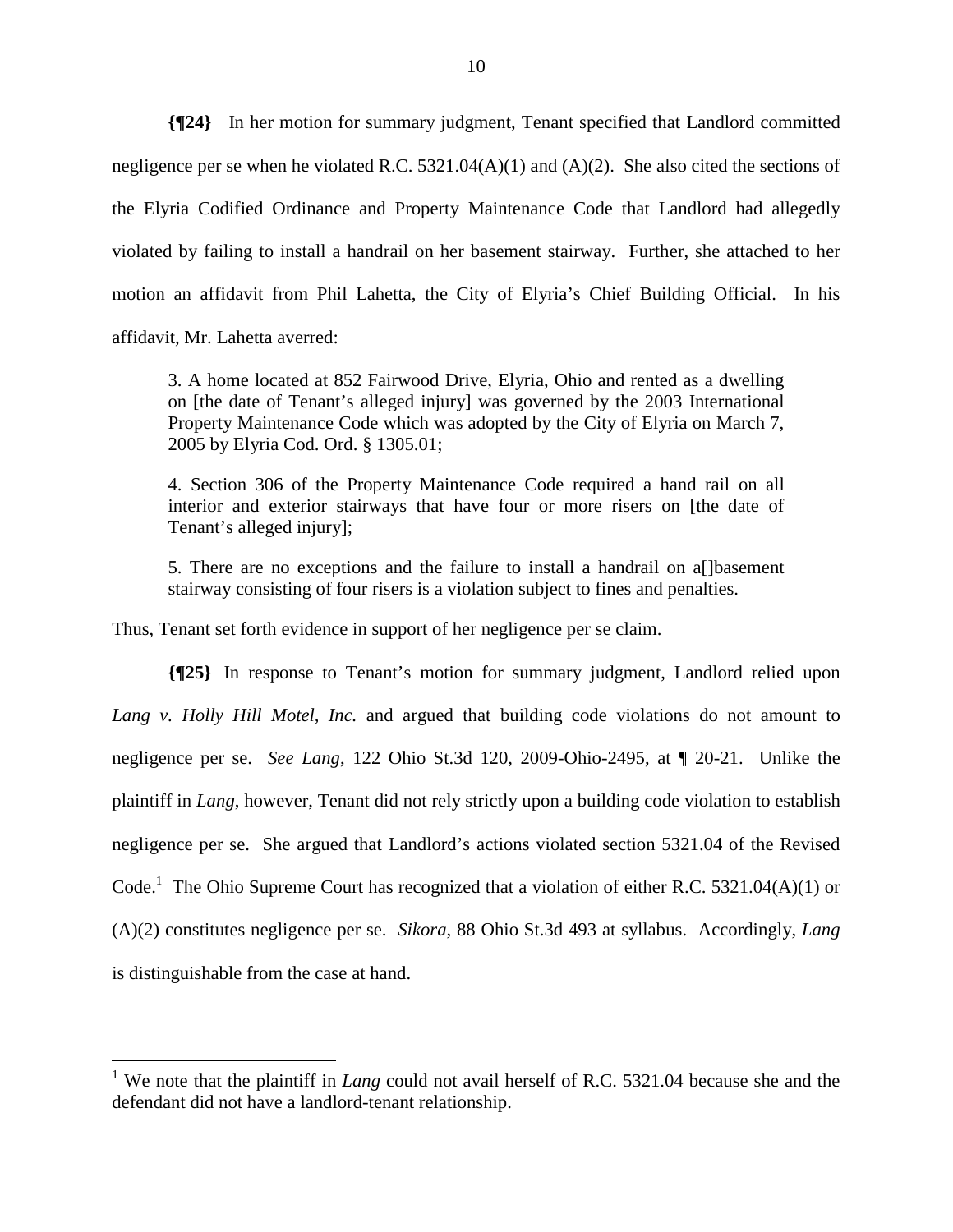**{¶26}** The trial court determined that Tenant was not entitled to judgment because the lack of a handrail on her basement steps constituted an open and obvious danger. Yet, negligence per se is an exception to the open and obvious danger doctrine. *Lang* at ¶ 15. If Tenant proved negligence per se, then the open and obvious doctrine would not act as a bar to her claim. "The trial court \* \* \* failed to analyze the issue of negligence per se in its judgment entry. Accordingly, we are compelled to reverse and remand the matter to the trial court to consider the claim of negligence per se in the first instance." *Harris-Coker* at ¶ 7. Tenant's third assignment of error is sustained on that basis.

#### III.

**{¶27}** Tenant's first and third assignments of error are sustained. Her remaining assignments of error are moot. The judgment of the Lorain County Court of Common Pleas is reversed, and the cause is remanded for further proceedings consistent with the foregoing opinion.

> Judgment reversed, and cause remanded.

There were reasonable grounds for this appeal.

 We order that a special mandate issue out of this Court, directing the Court of Common Pleas, County of Lorain, State of Ohio, to carry this judgment into execution. A certified copy of this journal entry shall constitute the mandate, pursuant to App.R. 27.

 Immediately upon the filing hereof, this document shall constitute the journal entry of judgment, and it shall be file stamped by the Clerk of the Court of Appeals at which time the period for review shall begin to run. App.R. 22(C). The Clerk of the Court of Appeals is